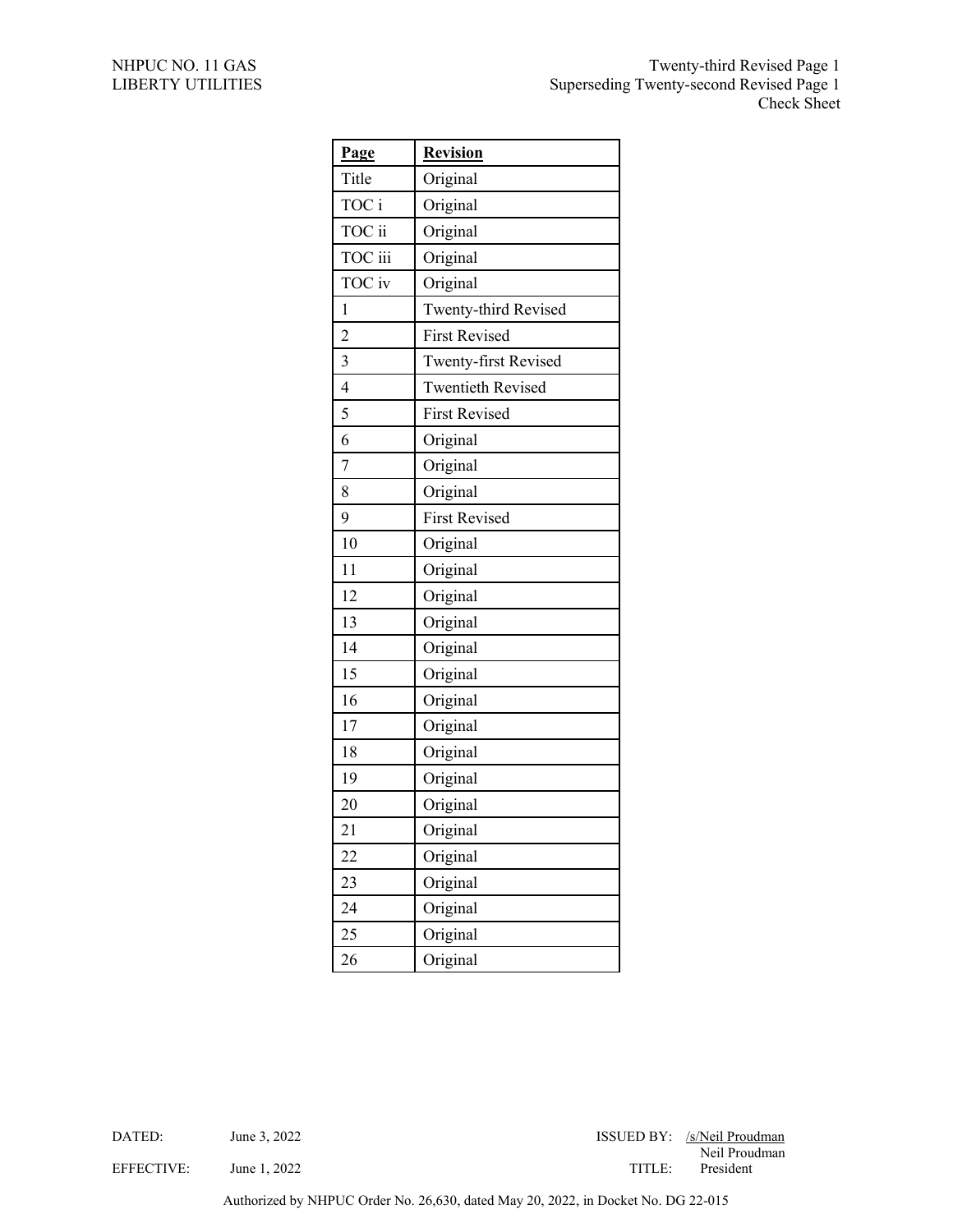| Page | <b>Revision</b>        |
|------|------------------------|
| 58   | Original               |
| 59   | Original               |
| 60   | Original               |
| 61   | Original               |
| 62   | Original               |
| 63   | Original               |
| 64   | Original               |
| 65   | Original               |
| 66   | Original               |
| 67   | Original               |
| 68   | Original               |
| 69   | Original               |
| 70   | Original               |
| 71   | Original               |
| 72   | Original               |
| 73   | <b>First Revised</b>   |
| 74   | Original               |
| 75   | Original               |
| 76   | Original               |
| 77   | Original               |
| 78   | Original               |
| 79   | Original               |
| 80   | Original               |
| 81   | Original               |
| 82   | Original               |
| 83   | Original               |
| 84   | Original               |
| 85   | Original               |
| 86   | Original               |
| 87   | <b>Twelfth Revised</b> |
| 88   | <b>Twelfth Revised</b> |
| 89   | <b>Twelfth Revised</b> |

DATED: June 3, 2022 June 2022 June 2022 June 2022 June 2022 June 2022 June 2022 June 2022 June 2022 June 2022 June 2022 June 2022 June 2022 June 2022 June 2022 June 2022 June 2022 June 2022 June 2022 June 2022 June 2022 Ju Neil Proudman

EFFECTIVE: June 1, 2022 TITLE: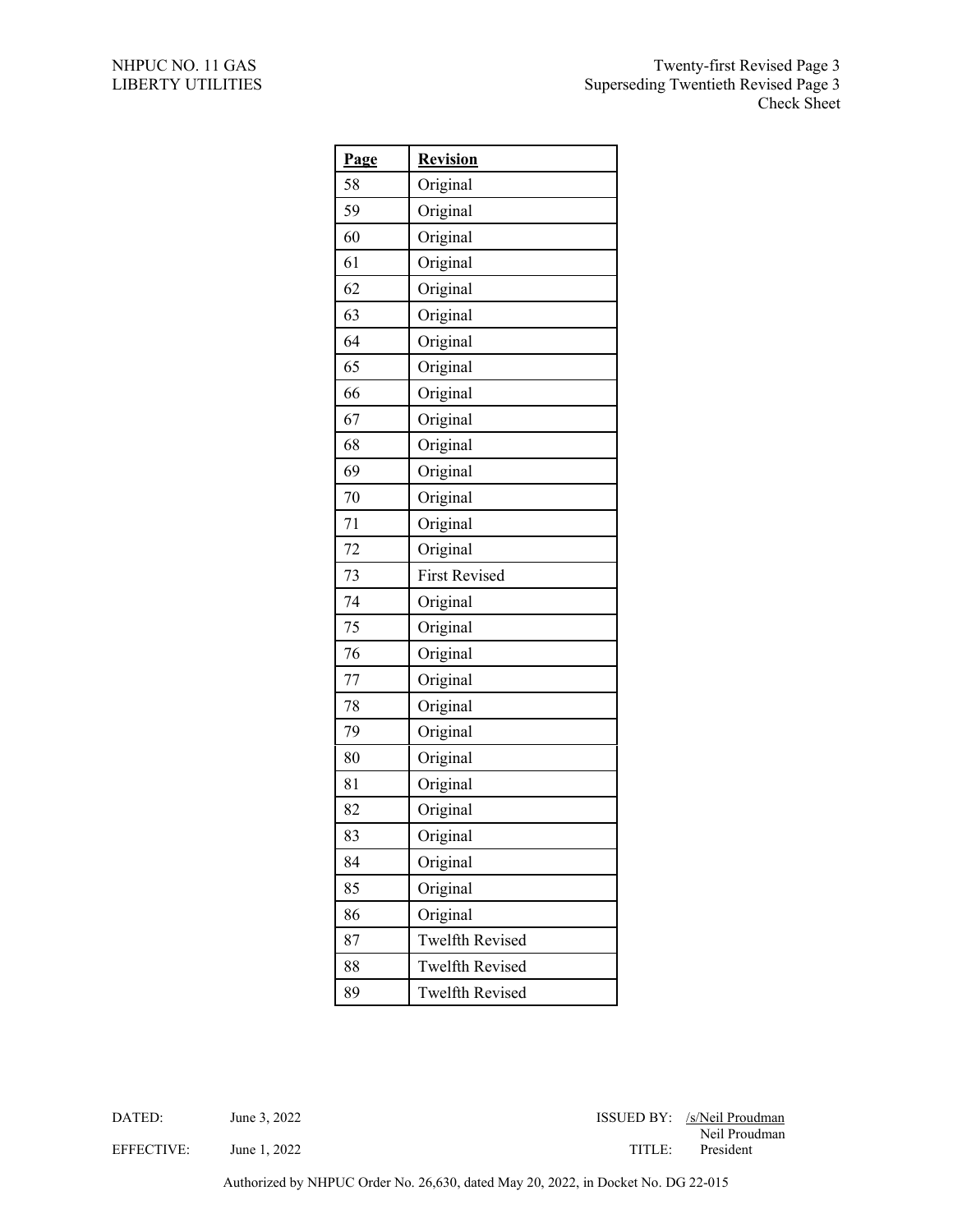| Page | <b>Revision</b>      |
|------|----------------------|
| 90   | Original             |
| 91   | <b>First Revised</b> |
| 92   | Second Revised       |
| 93   | Fourth Revised       |
| 94   | <b>First Revised</b> |
| 95   | <b>Sixth Revised</b> |
| 96   | <b>First Revised</b> |
| 97   | Fifth Revised        |
| 98   | <b>First Revised</b> |
| 99   | <b>First Revised</b> |
| 100  | <b>First Revised</b> |
| 101  | Fifth Revised        |
| 102  | Original             |
| 103  | Original             |
| 104  | Original             |
| 105  | Original             |
| 106  | Original             |
| 107  | Original             |
| 108  | Original             |
| 109  | Original             |
| 110  | Original             |
| 111  | Original             |
| 112  | Original             |
| 113  | Original             |
| 114  | Original             |
| 115  | Original             |
| 116  | Original             |
| 117  | Original             |
| 118  | Original             |
| 119  | Original             |
| 120  | Original             |
| 121  | Original             |
| 122  | Original             |
| 123  | Original             |

DATED: June 3, 2022 June 2022 June 1 and 2022 June 2022 June 2022 June 2022 June 2022 June 2022 June 2022 June 2022 June 2022 June 2022 June 2022 June 2022 June 2022 June 2022 June 2022 June 2022 June 2022 June 2022 June 2 Neil Proudman EFFECTIVE: June 1, 2022 June 1, 2022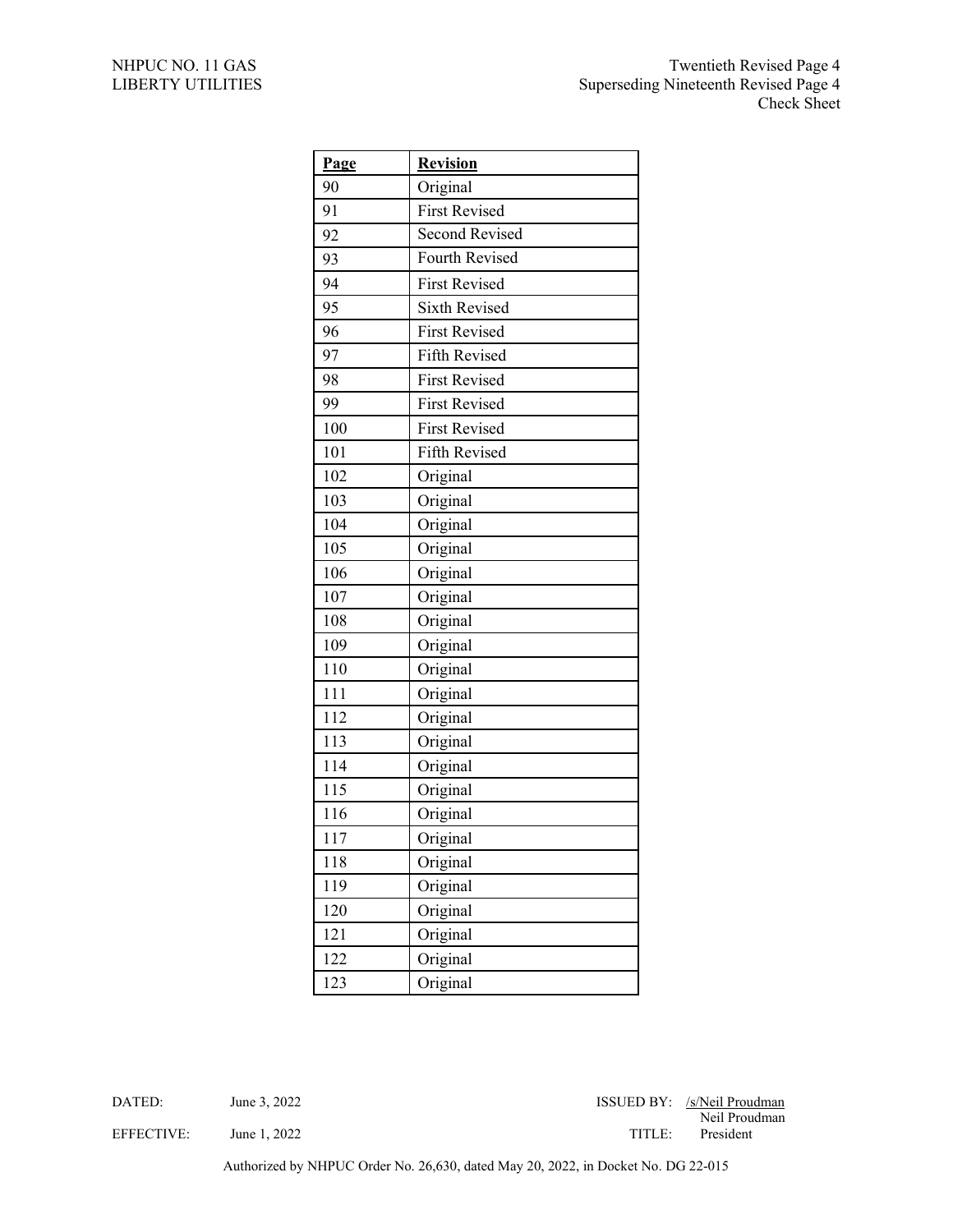## **23 FIRM RATE SCHEDULES - KEENE CUSTOMERS**

|                                                                                     |                       |                            | Rates Effective March 1, 2022 - April 30, 2022<br><b>Winter Period</b> |                      | Rates Effective June 1, 2022 - October 31, 2022<br>Summer Period |                                              |                         |                      |
|-------------------------------------------------------------------------------------|-----------------------|----------------------------|------------------------------------------------------------------------|----------------------|------------------------------------------------------------------|----------------------------------------------|-------------------------|----------------------|
|                                                                                     | Delivery<br>Charge    | Cost of<br><b>Gas Rate</b> | <b>LDAC</b><br>Page 97 Page 101                                        | Total<br>Rate        | Delivery<br>Charge                                               | Cost of<br><b>Gas Rate</b><br><u>Page 93</u> | <b>LDAC</b><br>Page 101 | Total<br>Rate        |
| <b>Residential Non Heating - R-1</b>                                                |                       |                            |                                                                        |                      |                                                                  |                                              |                         |                      |
| Customer Charge per Month per Meter<br>All therms                                   | \$15.39<br>\$0.3844   | \$2.4835                   | \$0.1318                                                               | \$15.39<br>\$2.9997  | \$15.39<br>\$0.3844                                              | \$1.6220                                     | \$0.1318                | \$15.39<br>\$2.1382  |
| <b>Residential Heating - R-3</b>                                                    |                       |                            |                                                                        |                      |                                                                  |                                              |                         |                      |
| Customer Charge per Month per Meter                                                 | \$15.39               |                            |                                                                        | \$15.39              | \$15.39                                                          |                                              |                         | \$15.39              |
| All therms                                                                          | \$0.5632              | \$2.4835                   | \$0.1318                                                               | \$3.1785             | \$0.5632                                                         | \$1.6220                                     | \$0.1318                | \$2.3170             |
| <b>Residential Heating - R-4</b>                                                    |                       |                            |                                                                        |                      |                                                                  |                                              |                         |                      |
| Customer Charge per Month per Meter                                                 | \$8.47                |                            |                                                                        | \$8.47               | \$15.39                                                          |                                              |                         | \$15.39              |
| All therms                                                                          | \$0.3098              | \$1.3659                   | \$0.1318                                                               | \$1.8075             | \$0.5632                                                         | \$1.6220                                     | \$0.1318                | \$2.3170             |
| Commercial/Industrial - G-41                                                        |                       |                            |                                                                        |                      |                                                                  |                                              |                         |                      |
| Customer Charge per Month per Meter                                                 | \$57.06               |                            |                                                                        | \$57.06              | \$57.06                                                          |                                              |                         | \$57.06              |
| Size of the first block                                                             | 100 therms            |                            |                                                                        |                      | 20 therms                                                        |                                              |                         |                      |
| Therms in the first block per month at                                              | \$0.4688              | \$2.4835                   | \$0.0991                                                               | \$3.0514             | \$0.4688                                                         | \$1.6220                                     | \$0.0991                | \$2.1899             |
| All therms over the first block per month at                                        | \$0.3149              | \$2.4835                   | \$0.0991                                                               | \$2.8975             | \$0.3149                                                         | \$1.6220                                     | \$0.0991                | \$2.0360             |
| Commercial/Industrial - G-42                                                        |                       |                            |                                                                        |                      |                                                                  |                                              |                         |                      |
| Customer Charge per Month per Meter                                                 | \$171.19              |                            |                                                                        | \$171.19             | \$171.19                                                         |                                              |                         | \$171.19             |
| Size of the first block                                                             | 1000 therms           |                            |                                                                        |                      | 400 therms                                                       |                                              |                         |                      |
| Therms in the first block per month at                                              | \$0.4261              | \$2.4835                   | \$0.0991                                                               | \$3.0087             | \$0.4261                                                         | \$1.6220                                     | \$0.0991                | \$2.1472             |
| All therms over the first block per month at                                        | \$0.2839              | \$2.4835                   | \$0.0991                                                               | \$2.8665             | \$0.2839                                                         | \$1.6220                                     | \$0.0991                | \$2.0050             |
| Commercial/Industrial - G-43                                                        |                       |                            |                                                                        |                      |                                                                  |                                              |                         |                      |
| Customer Charge per Month per Meter                                                 | \$734.69              |                            |                                                                        | \$734.69             | \$734.69                                                         |                                              |                         | \$734.69             |
| All therms over the first block per month at                                        | \$0.2620              | \$2.4835                   | \$0.0991                                                               | \$2.8446             | \$0.1198                                                         | \$1.6220                                     | \$0.0991                | \$1.8409             |
| Commercial/Industrial - G-51                                                        |                       |                            |                                                                        |                      |                                                                  |                                              |                         |                      |
| Customer Charge per Month per Meter<br>Size of the first block                      | \$57.06<br>100 therms |                            |                                                                        | \$57.06              | \$57.06<br>100 therms                                            |                                              |                         | \$57.06              |
| Therms in the first block per month at                                              | \$0.2819              | \$2.4835                   | \$0.0991                                                               | \$2.8645             | \$0.2819                                                         | \$1.6220                                     | \$0.0991                | \$2.0030             |
| All therms over the first block per month at                                        | \$0.1833              | \$2.4835                   | \$0.0991                                                               | \$2.7659             | \$0.1833                                                         | \$1.6220                                     | \$0.0991                | \$1.9044             |
| <u>Commercial/Industrial - G-52</u>                                                 |                       |                            |                                                                        |                      |                                                                  |                                              |                         |                      |
| Customer Charge per Month per Meter                                                 | \$171.19              |                            |                                                                        | \$171.19             | \$171.19                                                         |                                              |                         | \$171.19             |
| Size of the first block                                                             | 1000 therms           |                            |                                                                        |                      | 1000 therms                                                      |                                              |                         |                      |
| Therms in the first block per month at                                              | \$0.2428              | \$2.4835                   | \$0.0991                                                               | \$2.8254             | \$0.1759                                                         | \$1.6220                                     | \$0.0991                | \$1.8970             |
| All therms over the first block per month at                                        | \$0.1617              | \$2.4835                   | \$0.0991                                                               | \$2.7443             | \$0.1000                                                         | \$1.6220                                     | \$0.0991                | \$1.8211             |
| Commercial/Industrial - G-53                                                        |                       |                            |                                                                        |                      |                                                                  |                                              |                         |                      |
| Customer Charge per Month per Meter                                                 | \$756.10              |                            |                                                                        | \$756.10             | \$756.10                                                         |                                              |                         | \$756.10             |
| All therms over the first block per month at                                        | \$0.1697              | \$2.4835                   | \$0.0991                                                               | \$2.7523             | \$0.0814                                                         | \$1.6220                                     | \$0.0991                | \$1.8025             |
| Commercial/Industrial - G-54                                                        |                       |                            |                                                                        |                      |                                                                  |                                              |                         |                      |
| Customer Charge per Month per Meter<br>All therms over the first block per month at | \$756.10<br>\$0.0648  | \$2.4835                   | \$0.0991                                                               | \$756.10<br>\$2.6474 | \$756.10<br>\$0.0352                                             | \$1.6220                                     | \$0.0991                | \$756.10<br>\$1.7563 |
|                                                                                     |                       |                            |                                                                        |                      |                                                                  |                                              |                         |                      |

DATED: June 3, 2022 June 2022 June 2022 June 2022 June 2022 June 2022 June 2022 June 2022 June 2022 June 2022 June 2022 June 2022 June 2022 June 2022 June 2022 June 2022 June 2022 June 2022 June 2022 June 2022 June 2022 Ju Neil Proudman EFFECTIVE: June 1, 2022 TITLE: President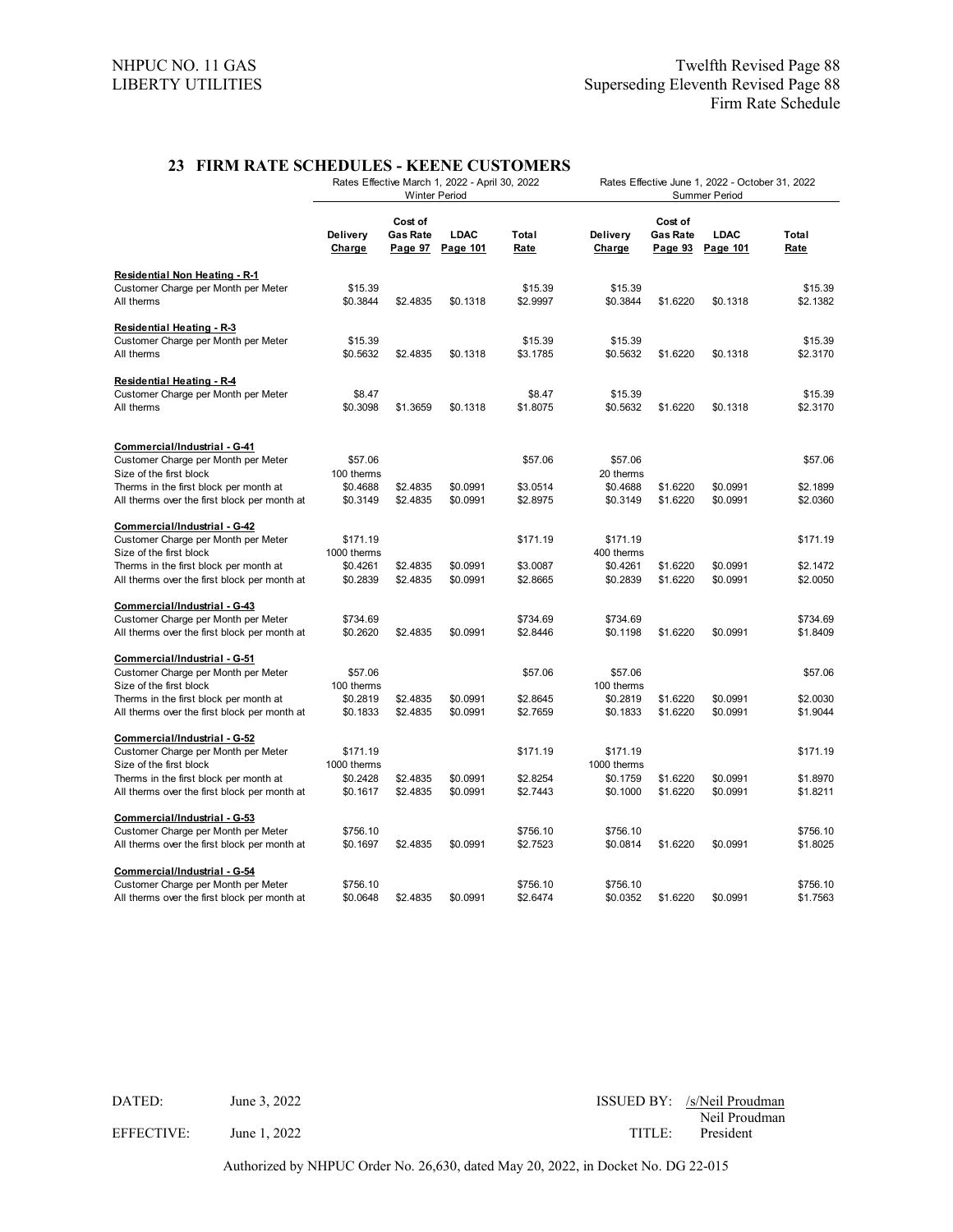## **28 CALCULATION OF SUMMER PERIOD COST OF GAS RATE – KEENE CUSTOMERS**

| Period Covered:                                                                                |                               | May 1, 2022, through October 31, 2022      |                   |           |
|------------------------------------------------------------------------------------------------|-------------------------------|--------------------------------------------|-------------------|-----------|
|                                                                                                | Projected Gas Sales - therms  |                                            |                   | 320,838   |
|                                                                                                |                               | <b>Total Anticipated Cost of Sendout</b>   |                   | \$554,874 |
| Add:                                                                                           | Interest                      | <b>Prior Period Deficiency Uncollected</b> | \$18,017<br>\$274 |           |
| Deduct:                                                                                        | Interest                      | <b>Prior Period Excess Collected</b>       | \$0<br>\$0        |           |
|                                                                                                |                               | Prior Period Adjustments and Interest      |                   | \$18,291  |
|                                                                                                | <b>Total Anticipated Cost</b> |                                            |                   | \$573,165 |
| Cost of Gas Rate May 1, 2022 - May 31, 2022, Per Order No. 26,618 in Docket No. DG 22-015      |                               |                                            | \$2.4835          |           |
| Cost of Gas Rate June 1, 2022 - October 31, 2022, per Order No. 26,630 in Docket No. DG 22-015 |                               |                                            | \$1.6220          |           |

Pursuant to tariff section 17(d), the Company may adjust the approved cost of gas rate upward on a monthly basis to the following rate:

Proposed Maximum Cost of Gas Rate (per therm) June 1, 2022 through October 31, 2022 **1993** 52.0275

| DATED:     | June 3, 2022 |       | ISSUED BY: /s/Neil Proudman |
|------------|--------------|-------|-----------------------------|
| EFFECTIVE: | June 1, 2022 | TITLE | Neil Proudman<br>President  |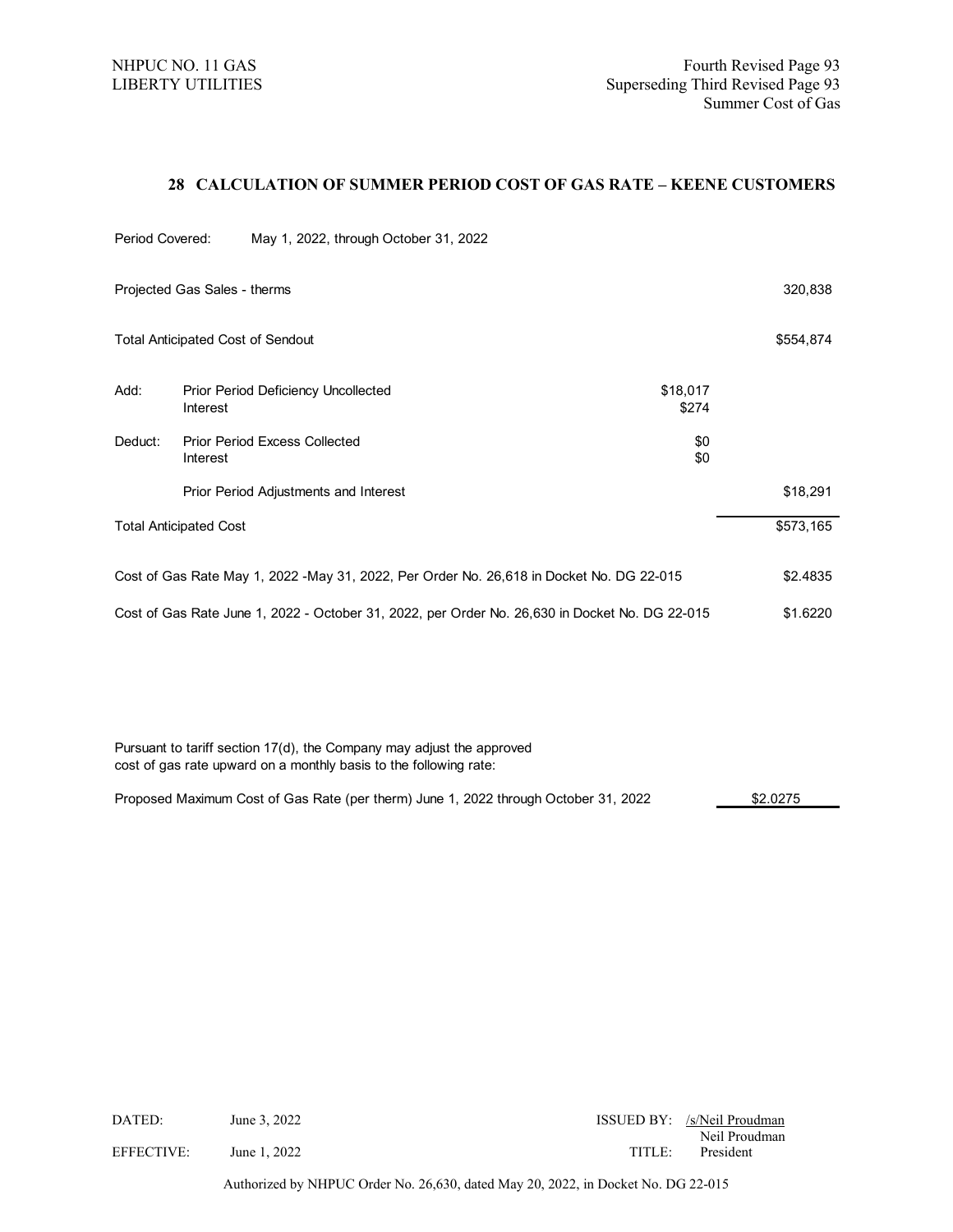| Page           | <b>Revision</b>                          |
|----------------|------------------------------------------|
| Title          | Original                                 |
| TOC i          | Original                                 |
| TOC ii         | Original                                 |
| TOC iii        | Original                                 |
| TOC iv         | Original                                 |
| 1              | Twenty-second-third<br>Revised           |
| $\overline{c}$ | <b>First Revised</b>                     |
| $\overline{3}$ | <b>Twentieth-Twenty-first</b><br>Revised |
| $\overline{4}$ | Nineteenth-Twentieth<br>Revised          |
| 5              | <b>First Revised</b>                     |
| 6              | Original                                 |
| $\overline{7}$ | Original                                 |
| 8              | Original                                 |
| 9              | <b>First Revised</b>                     |
| 10             | Original                                 |
| 11             | Original                                 |
| 12             | Original                                 |
| 13             | Original                                 |
| 14             | Original                                 |
| 15             | Original                                 |
| 16             | Original                                 |
| 17             | Original                                 |
| 18             | Original                                 |
| 19             | Original                                 |
| 20             | Original                                 |
| 21             | Original                                 |
| 22             | Original                                 |
| 23             | Original                                 |
| 24             | Original                                 |
| 25             | Original                                 |
| 26             | Original                                 |

DATED: May June -53, 2022 ISSUED BY: /s/Neil Proudman Neil Proudman

EFFECTIVE:  $\frac{May\_June}{day\_June}1, 2022$  TITLE: President

Authorized by NHPUC Order No. 26,54126,630, -dated October 29, 2021May 20, 2022, in Docket No. DG 21-13022-015 and Authorized by NHPUC Order No. 26,505 dated July 30, 2021, in Docket No. DG 20-105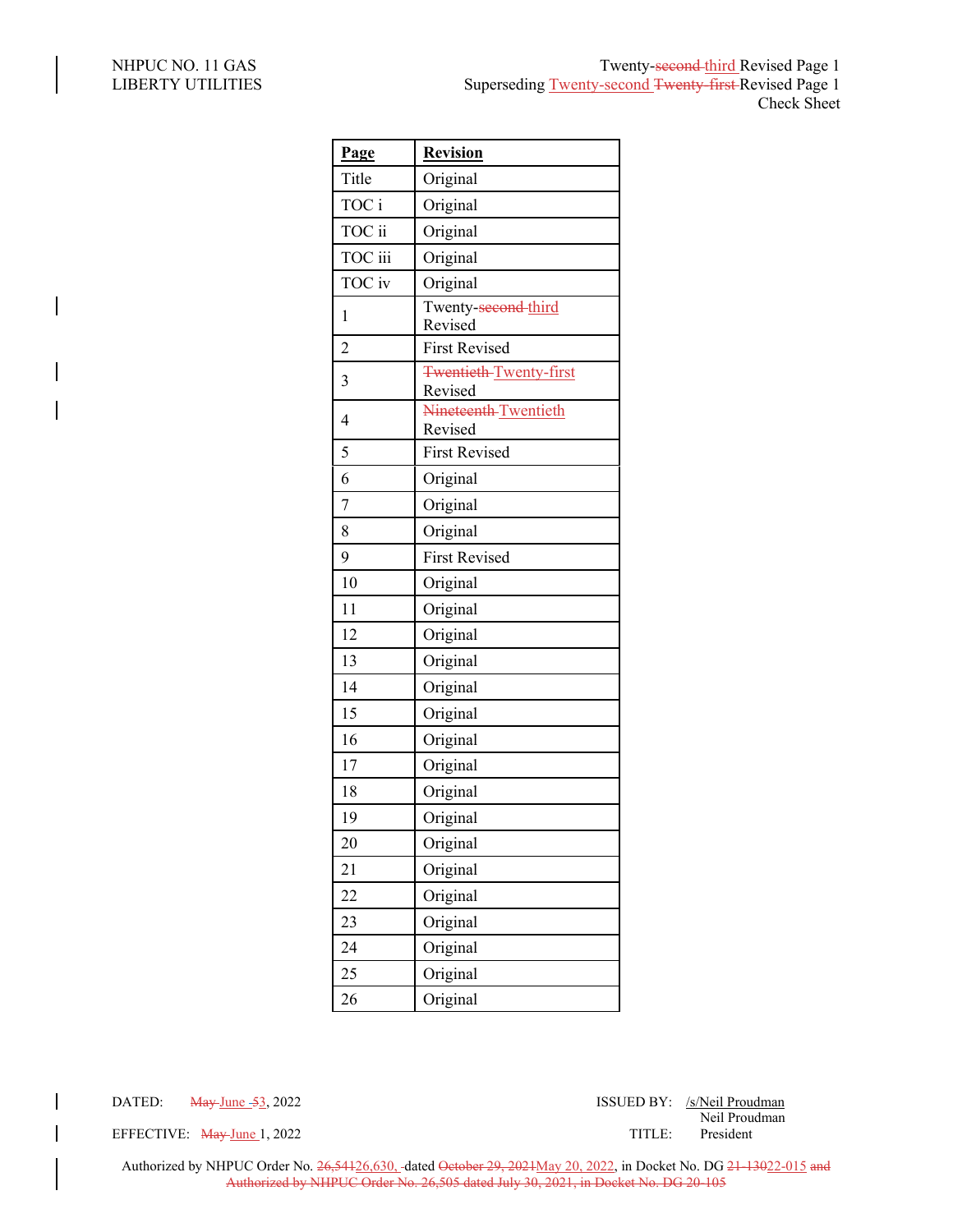| Page | <b>Revision</b>          |
|------|--------------------------|
| 58   | Original                 |
| 59   | Original                 |
| 60   | Original                 |
| 61   | Original                 |
| 62   | Original                 |
| 63   | Original                 |
| 64   | Original                 |
| 65   | Original                 |
| 66   | Original                 |
| 67   | Original                 |
| 68   | Original                 |
| 69   | Original                 |
| 70   | Original                 |
| 71   | Original                 |
| 72   | Original                 |
| 73   | <b>First Revised</b>     |
| 74   | Original                 |
| 75   | Original                 |
| 76   | Original                 |
| 77   | Original                 |
| 78   | Original                 |
| 79   | Original                 |
| 80   | Original                 |
| 81   | Original                 |
| 82   | Original                 |
| 83   | Original                 |
| 84   | Original                 |
| 85   | Original                 |
| 86   | Original                 |
| 87   | <b>Twelfth Revised</b>   |
| 88   | Eleventh-Twelfth Revised |
| 89   | <b>Twelfth Revised</b>   |

 $\overline{\phantom{a}}$ 

EFFECTIVE: May June 1, 2022 TITLE:

DATED: May 5June 3, 2022 ISSUED BY: /s/Neil Proudman Neil Proudman

Authorized by NHPUC Order No. 26,630, dated May 20, 2022, in Docket No. DG 22-015

Authorized by NHPUC Order No. 26,541 dated October 29, 2021, in Docket No. DG 21-130 and Authorized by NHPUC Order No. 26,505 dated July 30, 2021, in Docket No. DG 20-105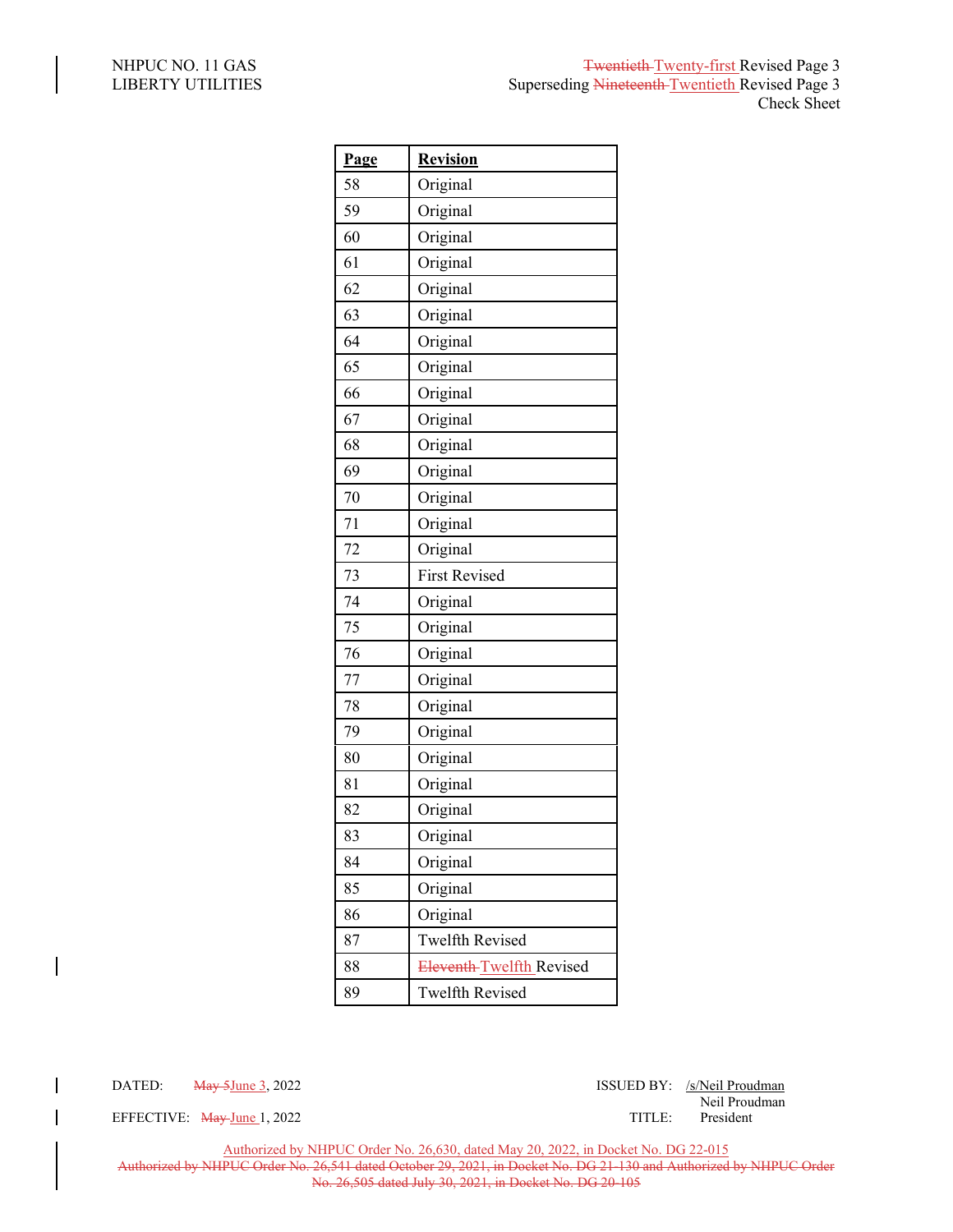$\overline{\phantom{a}}$ 

| Page | <b>Revision</b>             |
|------|-----------------------------|
| 90   | Original                    |
| 91   | <b>First Revised</b>        |
| 92   | Second Revised              |
| 93   | <b>Third-Fourth Revised</b> |
| 94   | <b>First Revised</b>        |
| 95   | <b>Sixth Revised</b>        |
| 96   | <b>First Revised</b>        |
| 97   | Fifth Revised               |
| 98   | <b>First Revised</b>        |
| 99   | <b>First Revised</b>        |
| 100  | <b>First Revised</b>        |
| 101  | Fifth Revised               |
| 102  | Original                    |
| 103  | Original                    |
| 104  | Original                    |
| 105  | Original                    |
| 106  | Original                    |
| 107  | Original                    |
| 108  | Original                    |
| 109  | Original                    |
| 110  | Original                    |
| 111  | Original                    |
| 112  | Original                    |
| 113  | Original                    |
| 114  | Original                    |
| 115  | Original                    |
| 116  | Original                    |
| 117  | Original                    |
| 118  | Original                    |
| 119  | Original                    |
| 120  | Original                    |
| 121  | Original                    |
| 122  | Original                    |
| 123  | Original                    |

DATED: <del>May 2June</del> 3, 2022 **ISSUED BY**: *ISSUED BY*: *ISSUED BY*: *ISSUED BY*: *ISSUED BY*: *ISSUED BY*: *ISSUED BY*: *ISSUED BY*: *ISSUED BY*: *ISSUED BY*: *ISSUED BY*: *ISSUED BY*: *ISSUED BY*: *ISSUED BY*: *ISSUED BY*:

Neil Proudman

EFFECTIVE: May-June 1, 2022 TITLE: President

Authorized by NHPUC Order No. 26,630, dated May 20, 2022, in Docket No. DG 22-015 Authorized by NHPUC Order No. 26,618 dated April 28, 2022, in Docket No. DG 22-015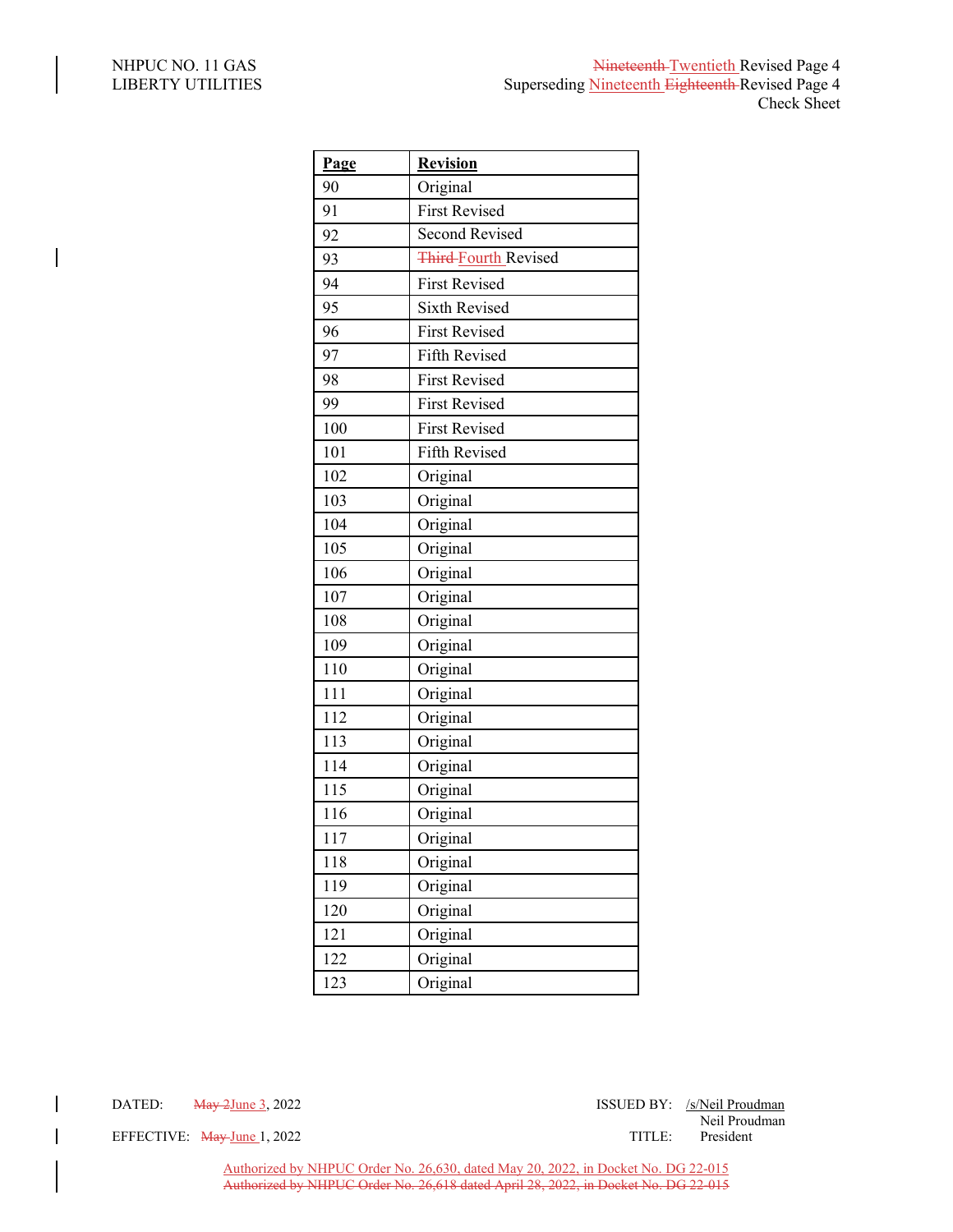## **23 FIRM RATE SCHEDULES - KEENE CUSTOMERS**

|                                                                                           |                     |                                       |                                                |                      |                                                                  |                                       | Rates Effective October 1, 2021 - October 31, 2021 |                                            |
|-------------------------------------------------------------------------------------------|---------------------|---------------------------------------|------------------------------------------------|----------------------|------------------------------------------------------------------|---------------------------------------|----------------------------------------------------|--------------------------------------------|
|                                                                                           |                     | Winter Period Period                  | Rates Effective March 1, 2022 - April 30, 2022 |                      | Rates Effective June 1, 2022 - October 31, 2022<br>Summer Period |                                       |                                                    |                                            |
|                                                                                           | Delivery<br>Charge  | Cost of<br><b>Gas Rate</b><br>Page 97 | LDAC<br>Page 101                               | Total<br><u>Rate</u> | Delivery<br>Charge                                               | Cost of<br><b>Gas Rate</b><br>Page 93 | LDAC<br>Page 101                                   | Total<br><u>Rate</u>                       |
|                                                                                           |                     |                                       |                                                |                      |                                                                  |                                       |                                                    |                                            |
| <b>Residential Non Heating - R-1</b><br>Customer Charge per Month per Meter<br>All therms | \$15.39<br>\$0.3844 | \$2.4835                              | \$0.1318                                       | \$15.39<br>\$2.9997  | \$15.39<br>\$15.39<br>\$0.3844<br>\$0.3844                       | \$1.6220<br>\$1.2389                  | \$0.1318<br>\$0.0589                               | \$15.39<br>\$15.39<br>\$2.1382<br>\$1.6822 |
| <b>Residential Heating - R 3</b>                                                          |                     |                                       |                                                |                      | \$15.39                                                          |                                       |                                                    | \$15.30                                    |
| Customer Charge per Month per Meter                                                       | \$15.39             |                                       |                                                | \$15.39              | \$15.39                                                          |                                       |                                                    | \$15.39                                    |
| All therms over the first block per month at                                              | \$0.5632            | \$2.4835                              | \$0.1318                                       | \$3.1785             | \$0.5632                                                         | \$1.6220                              | \$0.1318                                           | \$2.3170                                   |
|                                                                                           |                     |                                       |                                                |                      | \$0.5632                                                         | \$1,2389                              | \$0.0589                                           | \$1.8610                                   |
| <b>Residential Heating - R4</b>                                                           |                     |                                       |                                                |                      | \$15.39                                                          |                                       |                                                    | \$15.39                                    |
| Customer Charge per Month per Meter                                                       | \$8.47              |                                       |                                                | \$8.47               | \$15.39                                                          |                                       |                                                    | \$15.39                                    |
| All therms over the first block per month at                                              | \$0.3098            | \$1.3659                              | \$0.1318                                       | \$1.8075             | \$0.5632                                                         | \$1.6220                              | \$0.1318                                           | \$2.3170                                   |
|                                                                                           |                     |                                       |                                                |                      | \$0.5632                                                         | \$1,2389                              | \$0.0589                                           | \$1.8610                                   |
| Commercial/Industrial - G-41                                                              |                     |                                       |                                                |                      | \$57.06                                                          |                                       |                                                    | \$57.06                                    |
| Customer Charge per Month per Meter                                                       | \$57.06             |                                       |                                                | \$57.06              | \$57.06                                                          |                                       |                                                    | \$57.06                                    |
| Size of the first block                                                                   | 100 therms          |                                       |                                                |                      | 20 therms                                                        |                                       |                                                    |                                            |
| Therms in the first block per month at                                                    | \$0.4688            | \$2.4835                              | \$0.0991                                       | \$3.0514             | \$0.4688                                                         | \$1.6220                              | \$0.0991                                           | \$2.1899                                   |
|                                                                                           |                     |                                       |                                                |                      | \$0.4688                                                         | \$1.2389                              | \$0.0555                                           | \$1.7632                                   |
| All therms over the first block per month at                                              | \$0.3149            | \$2.4835                              | \$0.0991                                       | \$2.8975             | \$0.3149<br>\$0.3149                                             | \$1.6220<br>\$1.2389                  | \$0.0991<br>\$0.0555                               | \$2.0360<br>\$1.6003                       |
|                                                                                           |                     |                                       |                                                |                      | \$171.19                                                         |                                       |                                                    |                                            |
| Commercial/Industrial - G-42                                                              | \$171.19            |                                       |                                                | \$171.19             | \$171.19                                                         |                                       |                                                    | \$171.19                                   |
| Customer Charge per Month per Meter<br>Size of the first block                            | 1000 therms         |                                       |                                                |                      | 400 therms                                                       |                                       |                                                    | \$171.19                                   |
| Therms in the first block per month at                                                    | \$0.4261            | \$2.4835                              | \$0.0991                                       | \$3.0087             | \$0.4261                                                         | \$1.6220                              | \$0.0991                                           | \$2.1472                                   |
|                                                                                           |                     |                                       |                                                |                      | \$0.4261                                                         | \$1,2389                              | \$0.0555                                           | \$1.7205                                   |
| All therms over the first block per month at                                              | \$0.2839            | \$2.4835                              | \$0.0991                                       | \$2.8665             | \$0.2839                                                         | \$1.6220                              | \$0.0991                                           | \$2.0050                                   |
|                                                                                           |                     |                                       |                                                |                      | \$0.2839                                                         | \$1.2389                              | \$0.0555                                           | \$1.5783                                   |
| Commercial/Industrial - G-43                                                              |                     |                                       |                                                |                      | \$734.69                                                         |                                       |                                                    | \$734.69                                   |
| Customer Charge per Month per Meter                                                       | \$734.69            |                                       |                                                | \$734.69             | \$734.69                                                         |                                       |                                                    | \$734.69                                   |
| All therms over the first block per month at                                              | \$0.2620            | \$2.4835                              | \$0.0991                                       | \$2.8446             | \$0.1198                                                         | \$1.6220                              | \$0.0991                                           | \$1.8409                                   |
|                                                                                           |                     |                                       |                                                |                      | \$0.1198                                                         | \$1,2389                              | \$0.0555                                           | \$1.4142                                   |
| Commercial/Industrial - G-51                                                              |                     |                                       |                                                |                      | \$57.06                                                          |                                       |                                                    | \$57.06                                    |
| Customer Charge per Month per Meter                                                       | \$57.06             |                                       |                                                | \$57.06              | \$57.06                                                          |                                       |                                                    | \$57.06                                    |
| Size of the first block                                                                   | 100 therms          |                                       |                                                |                      | 100 therms                                                       |                                       |                                                    |                                            |
| Therms in the first block per month at                                                    | \$0.2819            | \$2.4835                              | \$0.0991                                       | \$2.8645             | \$0.2819                                                         | \$1.6220                              | \$0.0991                                           | \$2.0030                                   |
| All therms over the first block per month at                                              |                     |                                       |                                                |                      | \$0.2819                                                         | \$1.2389                              | \$0.0555                                           | \$1.5763                                   |
|                                                                                           | \$0.1833            | \$2.4835                              | \$0.0991                                       | \$2.7659             | \$0.1833<br>\$0.1833                                             | \$1.6220<br>\$1,2389                  | \$0.0991<br>\$0.0555                               | \$1.9044<br>\$1,4777                       |
|                                                                                           |                     |                                       |                                                |                      | \$171.19                                                         |                                       |                                                    | \$171.19                                   |
| Commercial/Industrial - G-52<br>Customer Charge per Month per Meter                       | \$171.19            |                                       |                                                | \$171.19             | \$171.19                                                         |                                       |                                                    | \$171.19                                   |
| Size of the first block                                                                   | 1000 therms         |                                       |                                                |                      | 1000 therms                                                      |                                       |                                                    |                                            |
| Therms in the first block per month at                                                    | \$0.2428            | \$2.4835                              | \$0.0991                                       | \$2.8254             | \$0.1749                                                         | \$1.6220                              | \$0.0991                                           | \$1.8960                                   |
|                                                                                           |                     |                                       |                                                |                      | \$0.1759                                                         | \$1,2389                              | \$0.0555                                           | \$1,4703                                   |
| All therms over the first block per month at                                              | \$0.1617            | \$2.4835                              | \$0.0991                                       | \$2.7443             | \$0.1000                                                         | \$1.6220                              | \$0.0991                                           | \$1.8211                                   |
|                                                                                           |                     |                                       |                                                |                      | \$0.1000                                                         | \$1.2389                              | \$0.0555                                           | \$1,3944                                   |
| Commercial/Industrial - G-53                                                              |                     |                                       |                                                |                      | \$756.10                                                         |                                       |                                                    | \$756.10                                   |
| Customer Charge per Month per Meter                                                       | \$756.10            |                                       |                                                | \$756.10             | \$756.10                                                         |                                       |                                                    | \$756.10                                   |
| All therms over the first block per month at                                              | \$0.1697            | \$2.4835                              | \$0.0991                                       | \$2.7523             | \$0.0814                                                         | \$1.6220                              | \$0.0991                                           | \$1.8025                                   |
|                                                                                           |                     |                                       |                                                |                      | \$0.0814                                                         | \$1,2389                              | \$0.0555                                           | \$1,3758                                   |
| Commercial/Industrial - G-54                                                              |                     |                                       |                                                |                      | \$756.10                                                         |                                       |                                                    | \$756.10                                   |
| Customer Charge per Month per Meter                                                       | \$756.10            |                                       |                                                | \$756.10             | \$756.10                                                         |                                       |                                                    | \$756.10                                   |
| All therms over the first block per month at                                              | \$0.0648            | \$2.4835                              | \$0.0991                                       | \$2.6474             | \$0.0352                                                         | \$1.6220                              | \$0.0991                                           | \$1.7563                                   |
|                                                                                           |                     |                                       |                                                |                      | \$0.0352                                                         | \$1.2389                              | \$0.0555                                           | \$1.3296                                   |

| DATED:     | June 3, 2022 |        | ISSUED BY: /s/Neil Proudman |
|------------|--------------|--------|-----------------------------|
| EFFECTIVE: | June 1, 2022 | TITLE: | Neil Proudman<br>President  |
|            |              |        |                             |